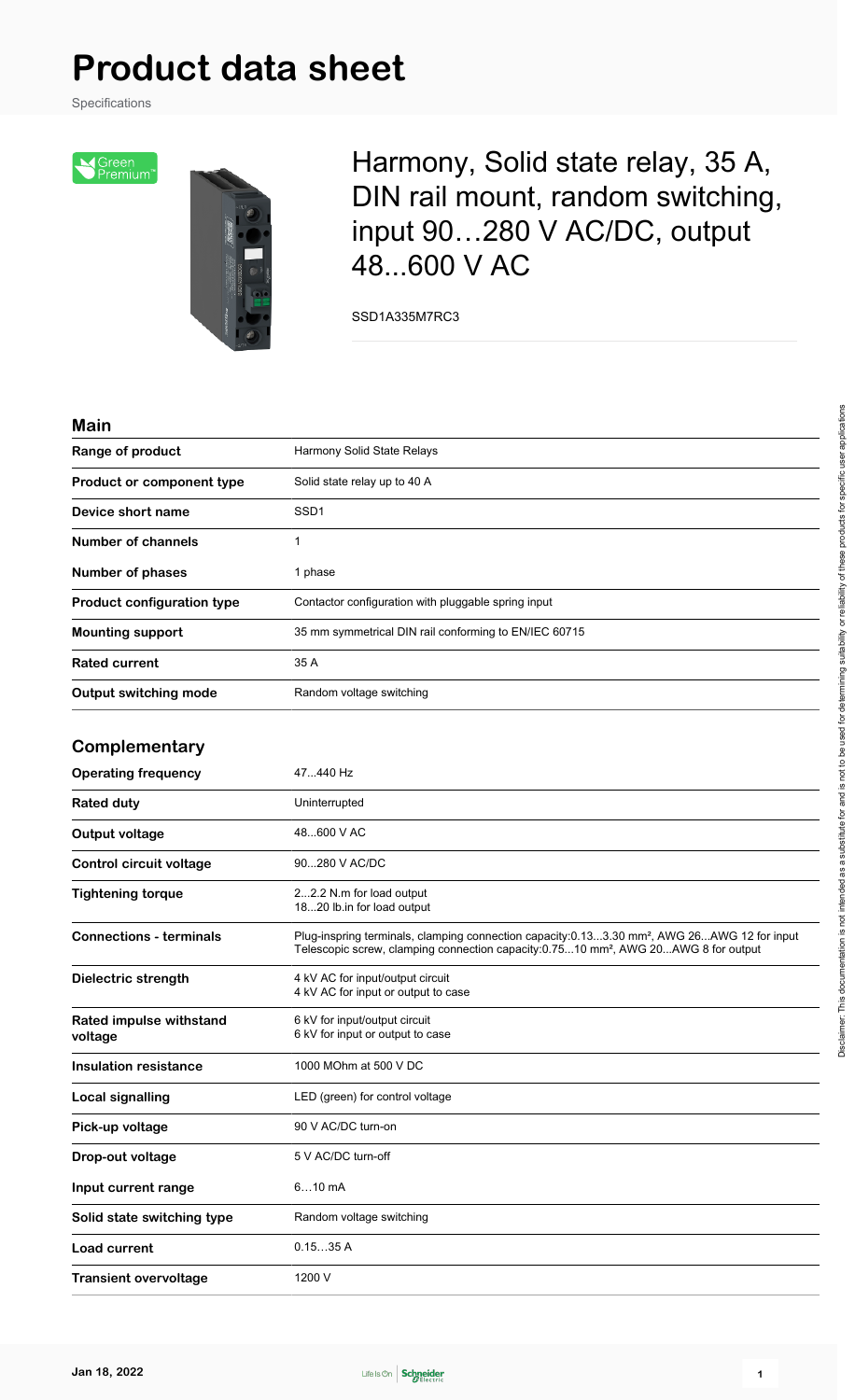| Inrush current                                  | 1350 A at 60 Hz                                                                                                                                                                                                                                                                                                                                                                                                                                                                                                                                                                                                                                                                                                                                                                                                                                                                                                                                                                                                                                                                                                                                                                                                                                                                                                                                                                                                                                                                                                                                                                                                                                                         |
|-------------------------------------------------|-------------------------------------------------------------------------------------------------------------------------------------------------------------------------------------------------------------------------------------------------------------------------------------------------------------------------------------------------------------------------------------------------------------------------------------------------------------------------------------------------------------------------------------------------------------------------------------------------------------------------------------------------------------------------------------------------------------------------------------------------------------------------------------------------------------------------------------------------------------------------------------------------------------------------------------------------------------------------------------------------------------------------------------------------------------------------------------------------------------------------------------------------------------------------------------------------------------------------------------------------------------------------------------------------------------------------------------------------------------------------------------------------------------------------------------------------------------------------------------------------------------------------------------------------------------------------------------------------------------------------------------------------------------------------|
| Maximum voltage drop                            | <1.15 V on-state                                                                                                                                                                                                                                                                                                                                                                                                                                                                                                                                                                                                                                                                                                                                                                                                                                                                                                                                                                                                                                                                                                                                                                                                                                                                                                                                                                                                                                                                                                                                                                                                                                                        |
| Motor controller rating                         | 1.5 kW/2 hp at 120 V AC<br>3.73 kW/5 hp at 240 V AC<br>7.46 kW/10 hp at 480 V AC                                                                                                                                                                                                                                                                                                                                                                                                                                                                                                                                                                                                                                                                                                                                                                                                                                                                                                                                                                                                                                                                                                                                                                                                                                                                                                                                                                                                                                                                                                                                                                                        |
| <b>Electromagnetic compatibility</b>            | Electrostatic discharge 6 kV criteria A contact discharge conforming to IEC 61000-4-2<br>Electrostatic discharge 8 kV criteria A air discharge conforming to IEC 61000-4-2<br>Conducted RF disturbances 10 V, 0.1580 MHz criteria A level 3 conforming to IEC 61000-4-6<br>Electrical fast transient/burst immunity test 2 kV, 5/100 kHz criteria B output ports conforming to IEC<br>61000-4-4<br>Electrical fast transient/burst immunity test 1 kV, 5/100 kHz criteria B input ports conforming to IEC<br>61000-4-4<br>Radiated radio-frequency electromagnetic field immunity test 10 V/m, 80 MHz1 GHz criteria A<br>conforming to IEC 61000-4-3<br>Radiated radio-frequency electromagnetic field immunity test 3 V/m, 1.42 GHz criteria A conforming<br>to IEC 61000-4-3<br>Radiated radio-frequency electromagnetic field immunity test 1 V/m, 22.7 GHz criteria A conforming<br>to IEC 61000-4-3<br>Surge immunity test 1 kV criteria A output ports line to line conforming to IEC 61000-4-5<br>Surge immunity test 2 kV criteria A output ports line to earth conforming to IEC 61000-4-5<br>Surge immunity test 1 kV criteria A input ports line to line conforming to IEC 61000-4-5<br>Surge immunity test 2 kV criteria A input ports line to earth conforming to IEC 61000-4-5<br>Radiated emission environment B for AC input supply conforming to IEC 60947-4-3<br>Conducted emission environment A for AC input supply conforming to IEC 60947-4-3<br>Immunity to microbreaks and voltage drops 30 %, 500 ms criteria A conforming to IEC 61000-4-11<br>Immunity to microbreaks and voltage drops 100 %, 20 ms criteria B conforming to IEC 61000-4-11 |
| Device form designation                         | Form 5 semiconductor output DOL contactor                                                                                                                                                                                                                                                                                                                                                                                                                                                                                                                                                                                                                                                                                                                                                                                                                                                                                                                                                                                                                                                                                                                                                                                                                                                                                                                                                                                                                                                                                                                                                                                                                               |
| Maximum I <sup>2</sup> t for fusing             | 8320 A <sup>2</sup> .s for 10 ms<br>7593 A <sup>2</sup> s for 8.33 ms                                                                                                                                                                                                                                                                                                                                                                                                                                                                                                                                                                                                                                                                                                                                                                                                                                                                                                                                                                                                                                                                                                                                                                                                                                                                                                                                                                                                                                                                                                                                                                                                   |
| Maximum leakage current                         | 1 mA off-state                                                                                                                                                                                                                                                                                                                                                                                                                                                                                                                                                                                                                                                                                                                                                                                                                                                                                                                                                                                                                                                                                                                                                                                                                                                                                                                                                                                                                                                                                                                                                                                                                                                          |
| DV/Dt                                           | 500 V/µs off-state at maximum rated voltage                                                                                                                                                                                                                                                                                                                                                                                                                                                                                                                                                                                                                                                                                                                                                                                                                                                                                                                                                                                                                                                                                                                                                                                                                                                                                                                                                                                                                                                                                                                                                                                                                             |
| <b>Response time</b>                            | 20 ms (turn-on)<br>30 ms (turn-off)                                                                                                                                                                                                                                                                                                                                                                                                                                                                                                                                                                                                                                                                                                                                                                                                                                                                                                                                                                                                                                                                                                                                                                                                                                                                                                                                                                                                                                                                                                                                                                                                                                     |
| <b>Power factor</b>                             | 0.5 with maximum load                                                                                                                                                                                                                                                                                                                                                                                                                                                                                                                                                                                                                                                                                                                                                                                                                                                                                                                                                                                                                                                                                                                                                                                                                                                                                                                                                                                                                                                                                                                                                                                                                                                   |
| <b>Short circuit protection</b><br>coordination | Type 1<br>Type 2                                                                                                                                                                                                                                                                                                                                                                                                                                                                                                                                                                                                                                                                                                                                                                                                                                                                                                                                                                                                                                                                                                                                                                                                                                                                                                                                                                                                                                                                                                                                                                                                                                                        |
| Overvoltage category                            | Ш                                                                                                                                                                                                                                                                                                                                                                                                                                                                                                                                                                                                                                                                                                                                                                                                                                                                                                                                                                                                                                                                                                                                                                                                                                                                                                                                                                                                                                                                                                                                                                                                                                                                       |
| Width                                           | 22.5 mm                                                                                                                                                                                                                                                                                                                                                                                                                                                                                                                                                                                                                                                                                                                                                                                                                                                                                                                                                                                                                                                                                                                                                                                                                                                                                                                                                                                                                                                                                                                                                                                                                                                                 |
| <b>Height</b>                                   | 91.9 mm                                                                                                                                                                                                                                                                                                                                                                                                                                                                                                                                                                                                                                                                                                                                                                                                                                                                                                                                                                                                                                                                                                                                                                                                                                                                                                                                                                                                                                                                                                                                                                                                                                                                 |
| Depth                                           | 133.8 mm                                                                                                                                                                                                                                                                                                                                                                                                                                                                                                                                                                                                                                                                                                                                                                                                                                                                                                                                                                                                                                                                                                                                                                                                                                                                                                                                                                                                                                                                                                                                                                                                                                                                |
| Net weight                                      | 0.301 kg                                                                                                                                                                                                                                                                                                                                                                                                                                                                                                                                                                                                                                                                                                                                                                                                                                                                                                                                                                                                                                                                                                                                                                                                                                                                                                                                                                                                                                                                                                                                                                                                                                                                |
| <b>Device presentation</b>                      | Complete product                                                                                                                                                                                                                                                                                                                                                                                                                                                                                                                                                                                                                                                                                                                                                                                                                                                                                                                                                                                                                                                                                                                                                                                                                                                                                                                                                                                                                                                                                                                                                                                                                                                        |
| <b>Environment</b>                              |                                                                                                                                                                                                                                                                                                                                                                                                                                                                                                                                                                                                                                                                                                                                                                                                                                                                                                                                                                                                                                                                                                                                                                                                                                                                                                                                                                                                                                                                                                                                                                                                                                                                         |
| <b>Flammability rating</b>                      | V-0 conforming to UL 94                                                                                                                                                                                                                                                                                                                                                                                                                                                                                                                                                                                                                                                                                                                                                                                                                                                                                                                                                                                                                                                                                                                                                                                                                                                                                                                                                                                                                                                                                                                                                                                                                                                 |
| <b>Vibration resistance</b>                     | 0.75 mm (f = 10150 Hz) conforming to EN/IEC 60068-2-6                                                                                                                                                                                                                                                                                                                                                                                                                                                                                                                                                                                                                                                                                                                                                                                                                                                                                                                                                                                                                                                                                                                                                                                                                                                                                                                                                                                                                                                                                                                                                                                                                   |
| <b>Shock resistance</b>                         | 50 gn for 11 ms (peak acceleration), longitudinal position conforming to EN/IEC 60068-2-27<br>30 gn for 11 ms (peak acceleration), vertical position conforming to EN/IEC 60068-2-27                                                                                                                                                                                                                                                                                                                                                                                                                                                                                                                                                                                                                                                                                                                                                                                                                                                                                                                                                                                                                                                                                                                                                                                                                                                                                                                                                                                                                                                                                    |
| <b>Pollution degree</b>                         | 2                                                                                                                                                                                                                                                                                                                                                                                                                                                                                                                                                                                                                                                                                                                                                                                                                                                                                                                                                                                                                                                                                                                                                                                                                                                                                                                                                                                                                                                                                                                                                                                                                                                                       |
| Standards                                       | IEC 61373 class B: category 1<br>IEC 60947-4-3<br>IEC 62314<br>IEC 60950-1<br>CSA C22.2 No 14-13<br><b>UL 508</b>                                                                                                                                                                                                                                                                                                                                                                                                                                                                                                                                                                                                                                                                                                                                                                                                                                                                                                                                                                                                                                                                                                                                                                                                                                                                                                                                                                                                                                                                                                                                                       |
| IP degree of protection                         | IP20                                                                                                                                                                                                                                                                                                                                                                                                                                                                                                                                                                                                                                                                                                                                                                                                                                                                                                                                                                                                                                                                                                                                                                                                                                                                                                                                                                                                                                                                                                                                                                                                                                                                    |
| Ambient air temperature for<br>operation        | $-2080 °C$                                                                                                                                                                                                                                                                                                                                                                                                                                                                                                                                                                                                                                                                                                                                                                                                                                                                                                                                                                                                                                                                                                                                                                                                                                                                                                                                                                                                                                                                                                                                                                                                                                                              |
| Ambient air temperature for<br>storage          | $-40100 °C$                                                                                                                                                                                                                                                                                                                                                                                                                                                                                                                                                                                                                                                                                                                                                                                                                                                                                                                                                                                                                                                                                                                                                                                                                                                                                                                                                                                                                                                                                                                                                                                                                                                             |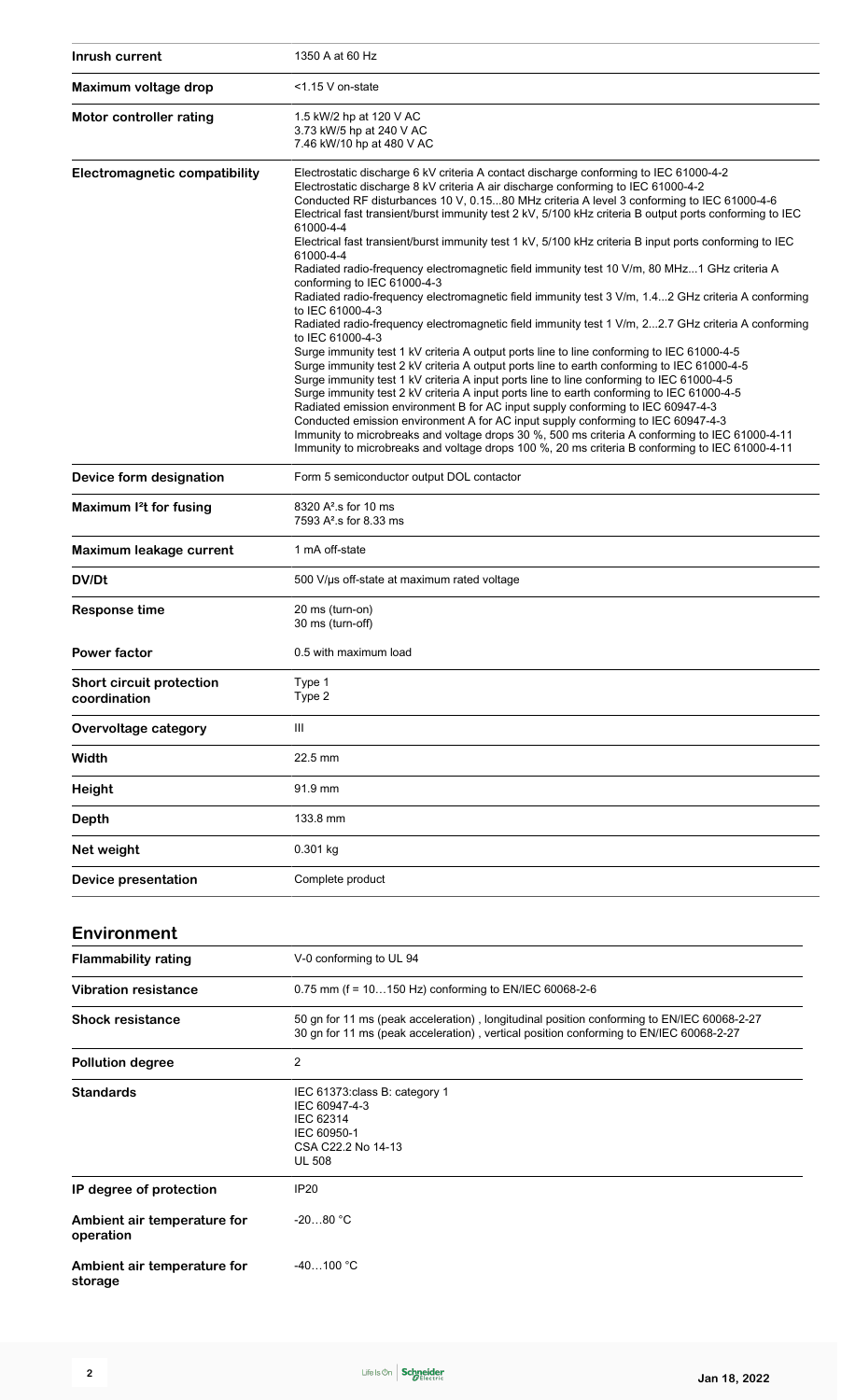## **Packing Units**

| Unit Type of Package 1              | <b>PCE</b>      |
|-------------------------------------|-----------------|
| <b>Number of Units in Package 1</b> | 1               |
| Package 1 Weight                    | 324g            |
| Package 1 Height                    | 9.19 cm         |
| Package 1 width                     | 13.38 cm        |
| Package 1 Length                    | 2.25 cm         |
| <b>Unit Type of Package 2</b>       | S <sub>02</sub> |
| <b>Number of Units in Package 2</b> | 24              |
| Package 2 Weight                    | 8.268 kg        |
| Package 2 Height                    | 15 cm           |
| Package 2 width                     | 30 cm           |
| Package 2 Length                    | 40 cm           |

## **Offer Sustainability**

| Sustainable offer status          | Green Premium product                                                                                                                                                                                                                                 |
|-----------------------------------|-------------------------------------------------------------------------------------------------------------------------------------------------------------------------------------------------------------------------------------------------------|
| <b>REACh Regulation</b>           | <b>REACh Declaration</b>                                                                                                                                                                                                                              |
| <b>EU RoHS Directive</b>          | Pro-active compliance (Product out of EU RoHS legal scope)<br><b>EU RoHS Declaration</b>                                                                                                                                                              |
| <b>Mercury free</b>               | Yes                                                                                                                                                                                                                                                   |
| <b>RoHS</b> exemption information | Yes                                                                                                                                                                                                                                                   |
| <b>China RoHS Regulation</b>      | China RoHS declaration                                                                                                                                                                                                                                |
| <b>Environmental Disclosure</b>   | <b>Product Environmental Profile</b>                                                                                                                                                                                                                  |
| <b>Circularity Profile</b>        | End of Life Information                                                                                                                                                                                                                               |
| <b>WEEE</b>                       | The product must be disposed on European Union markets following specific waste collection and<br>never end up in rubbish bins                                                                                                                        |
| California proposition 65         | WARNING: This product can expose you to chemicals including: Lead and lead compounds, which<br>is known to the State of California to cause cancer and birth defects or other reproductive harm. For<br>more information go to www.P65Warnings.ca.gov |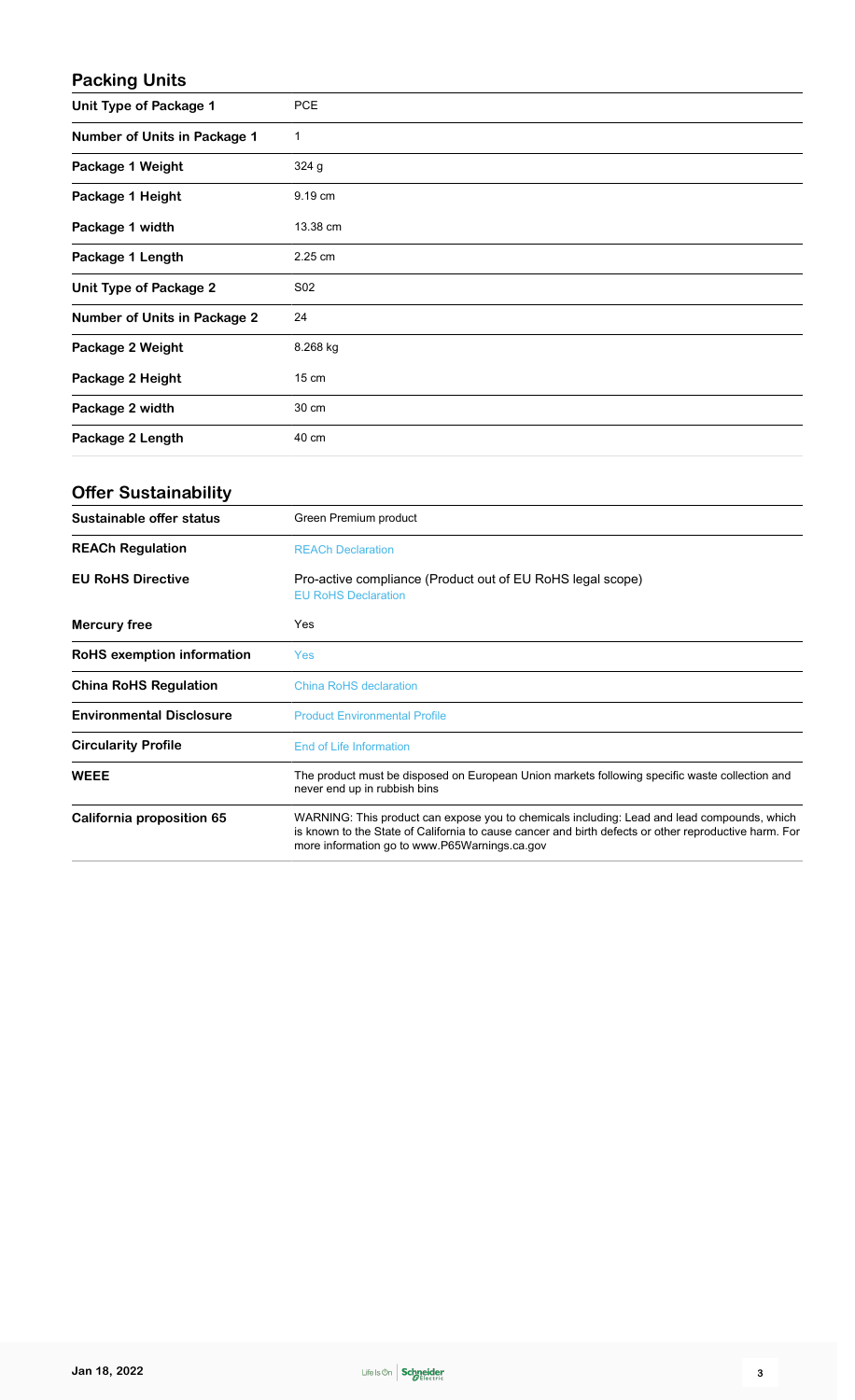## **Product data sheet**

Dimensions Drawings

#### **Dimensions**



- (1) Front view<br>
(2) Top view<br>
(3) Side view<br>
(A) Screw 8-32
- **(2)** Top view **(3)** Side view
- 
- **(A)** Screw 8-32 Stud Elevator Profile 1/4 48 UNS (2 Places)